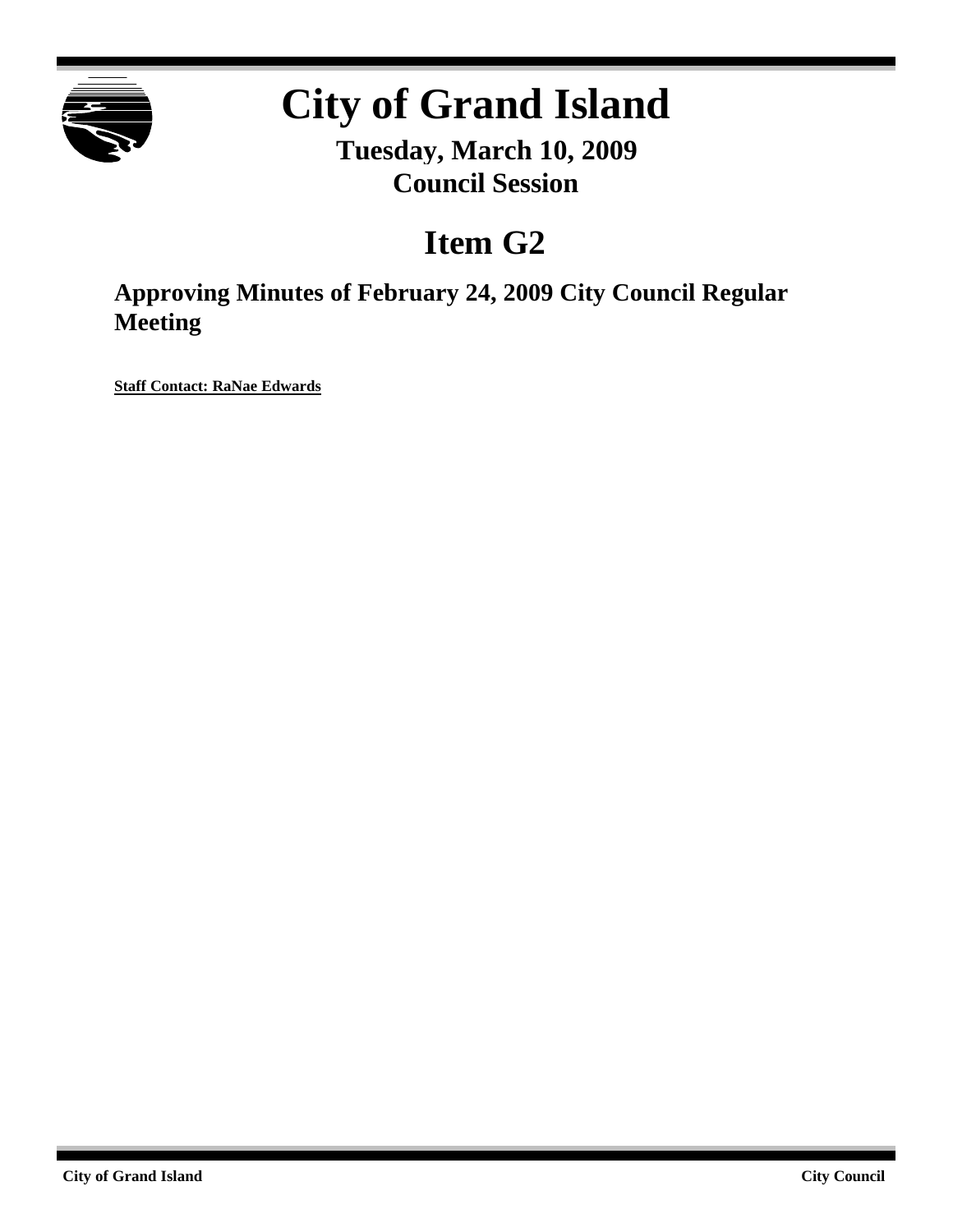#### CITY OF GRAND ISLAND, NEBRASKA

#### MINUTES OF CITY COUNCIL REGULAR MEETING February 24, 2009

Pursuant to due call and notice thereof, a Regular Meeting of the City Council of the City of Grand Island, Nebraska was conducted in the Council Chambers of City Hall, 100 East First Street, on February 24, 2009. Notice of the meeting was given in *The Grand Island Independent* on February 18, 2009.

Mayor Hornady called the meeting to order at 7:00 p.m. The following City Council members were present: Councilmember's Meyer, Niemann, Gilbert, Haase, Carney, Dugan, Ramsey, Zapata, Nickerson and Gericke. The following City Officials were present: City Administrator Jeff Pederson, City Clerk RaNae Edwards, Finance Director David Springer, City Attorney Dale Shotkoski, and Public Works Director Steve Riehle.

#### INVOCATION was given by Mayor Hornady followed by the PLEDGE OF ALLEGIANCE.

MAYOR COMMUNICATION: Mayor Hornady mentioned several councilmember's and staff attended the League of Nebraska Municipalities Midwinter Conference in Lincoln on Monday and Tuesday. Introduced were Community Youth Council members Kayla Harris and Sammy Sayavongsa. CYC was seeking teams and individuals to volunteer as part of the city wide "Leave-a-Mark, Adopt-a-Park" program to be held on Saturday, March 28, 2009.

#### PUBLIC HEARINGS:

Public Hearing on Walk to Walnut Safe Routes to School. Steve Riehle, Public Works Director reported that a permanent easement was needed from a nearby park to allow for the driveway to Walnut Middle School to be re-aligned with the  $15<sup>th</sup>$  Street and Custer Avenue intersection in connection with the Walk to Walnut Safe Routes to School project. The easement crosses park land and therefore falls under 4(f) regulations and displaces improvements that fall under 6(f) regulations. Federal regulations require a public notice to convert the 4(f) and 6(f) park land to other uses. No Council action was required at this meeting. No public testimony was heard.

Public Hearing on Request from Viaero Wireless for a Conditional Use Permit for a Wireless Telecommunications Tower Located in the 1900 Block on North Huston Avenue. Craig Lewis, Building Department Director reported that Chris Riha representing Viaero Wireless had applied for a Conditional Use Permit for construction of a wireless telecommunications tower located at 1817 Waugh Street. It was recommended council approve the conditional use permit with the condition that the required setbacks from adjacent property lines be verified and that a landscaping plan be required. Chris Riha, 3560 Hillside Drive spoke in support. Carrol Eveland, 1915 N. Grand Island Avenue mentioned several concerns of the location of the tower. No further public testimony was heard.

Public Hearing Concerning Community Revitalization Grant, Phase II and Contract Amendment. Barbara Quandt, Community Development Administrator reported that in 2007, the Nebraska Department of Economic Development (DED) awarded a \$261,010 Community Development Block Grant (CDBG) to the City for Phase II of the Community Revitalization program. The contract amendment would allow the City to reallocate \$44,749.00 from Down Payment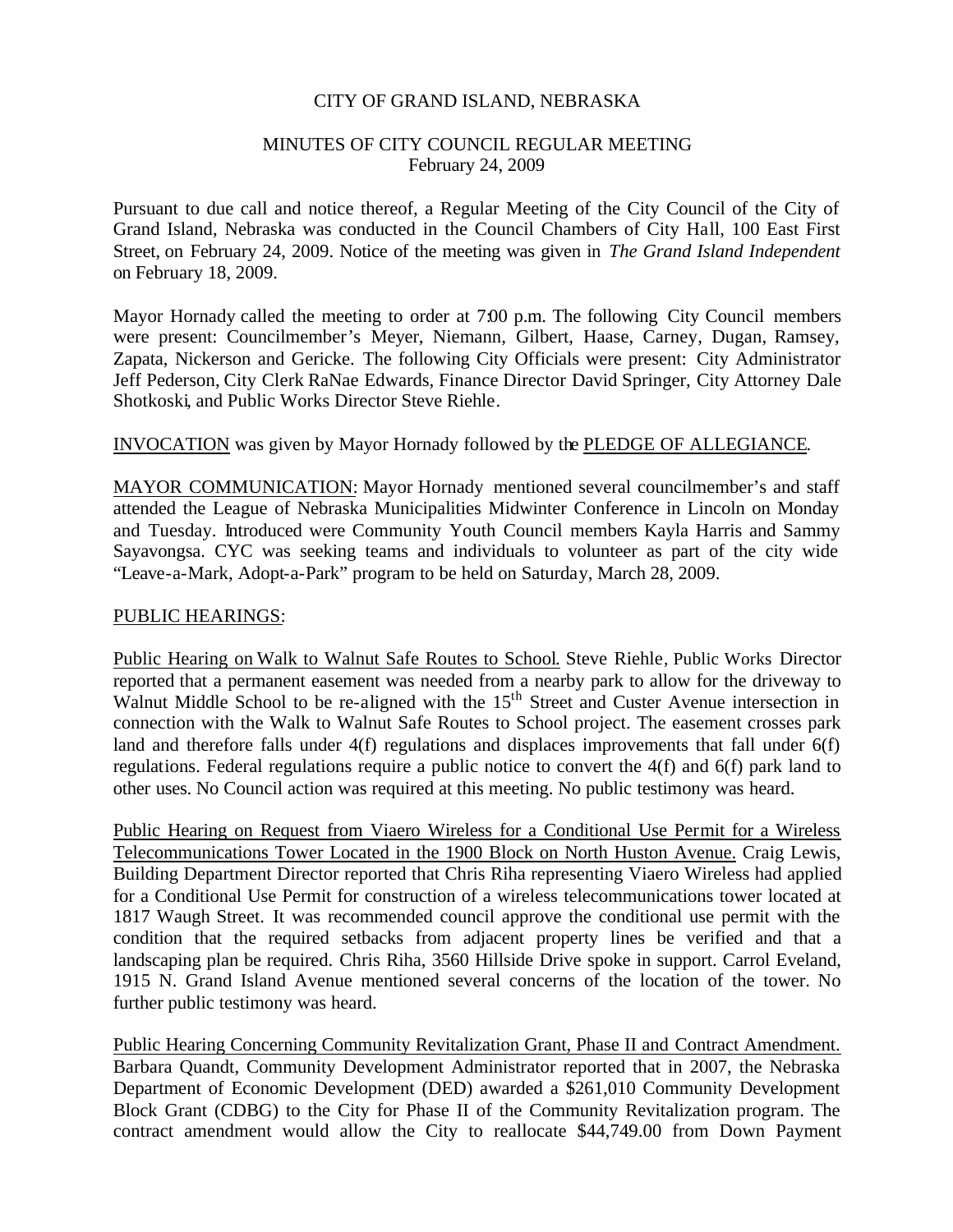Assistance for first-time home buyers with minor rehabilitation to Owner-occupied Rehabilitation. No public testimony was heard.

Public Hearing Concerning Acquisition of Utility Easement Located at 610 West Division Street (Hope Harbor, Inc.). Gary Mader, Utilities Director reported that a utility easement was needed at 610 West Division Street in order to have access to install, upgrade, maintain, and repair power appurtenances, including lines and transformers. The easement would be used to place primary underground conduit, cable, and a pad-mounted transformer to increase the size to handle the electrical load at Hope Harbor. No public testimony was heard.

CONSENT AGENDA: Motion by Zapata, second by Nickerson to approve the Consent Agenda. Upon roll call vote, all voted aye. Motion adopted.

Approving Minutes of February 10, 2009 City Council Regular Meeting.

Approving Minutes of February 17, 2009 City Council Study Session.

#2009-39 – Approving 2009 High Intensity Drug Trafficking Area (HIDTA) Grant in the Amount of \$54,892.00.

#2009-30 – Approving Agreement with Nebraska Department of Roads for Repairs to a Portion of US Highway 34/US Highway 281.

#2009-41 – Approving Agreement with Nebraska Department of Roads for Repairs to the Westbound Lane of 3<sup>rd</sup> Street from Lincoln Avenue to Tilden Street.

#2009-42 – Approving State Bid Award for (1) 2009 1/2 Ton Chevrolet Silverado 1500 LT 4x4 Extended Cap Pickup for the Wastewater Division of the Public Works Department with Husker Auto Group, Inc. of Lincoln, Nebraska in an Amount of \$21,358.00.

#2009-43 – Approving Nebraska Community Improvement Program Intent to Enter and Five-Year Resolution.

#2009-44 – Approving Community Revitalization Grant #07CR002 Contract Amendment.

#2009-45 – Approving Acquisition of Utility Easement Located at 610 West Division Street (Hope Harbor, Inc.).

#2009-46 – Approving Setting Board of Equalization Date of March 24, 2009 for Water Main District 453T.

REQUESTS AND REFERRALS:

Consideration of Request from Viaero Wireless for a Conditional Use Permit for a Wireless Telecommunications Tower Located at 1817 Waugh Street. This item related to the aforementioned Public Hearing.